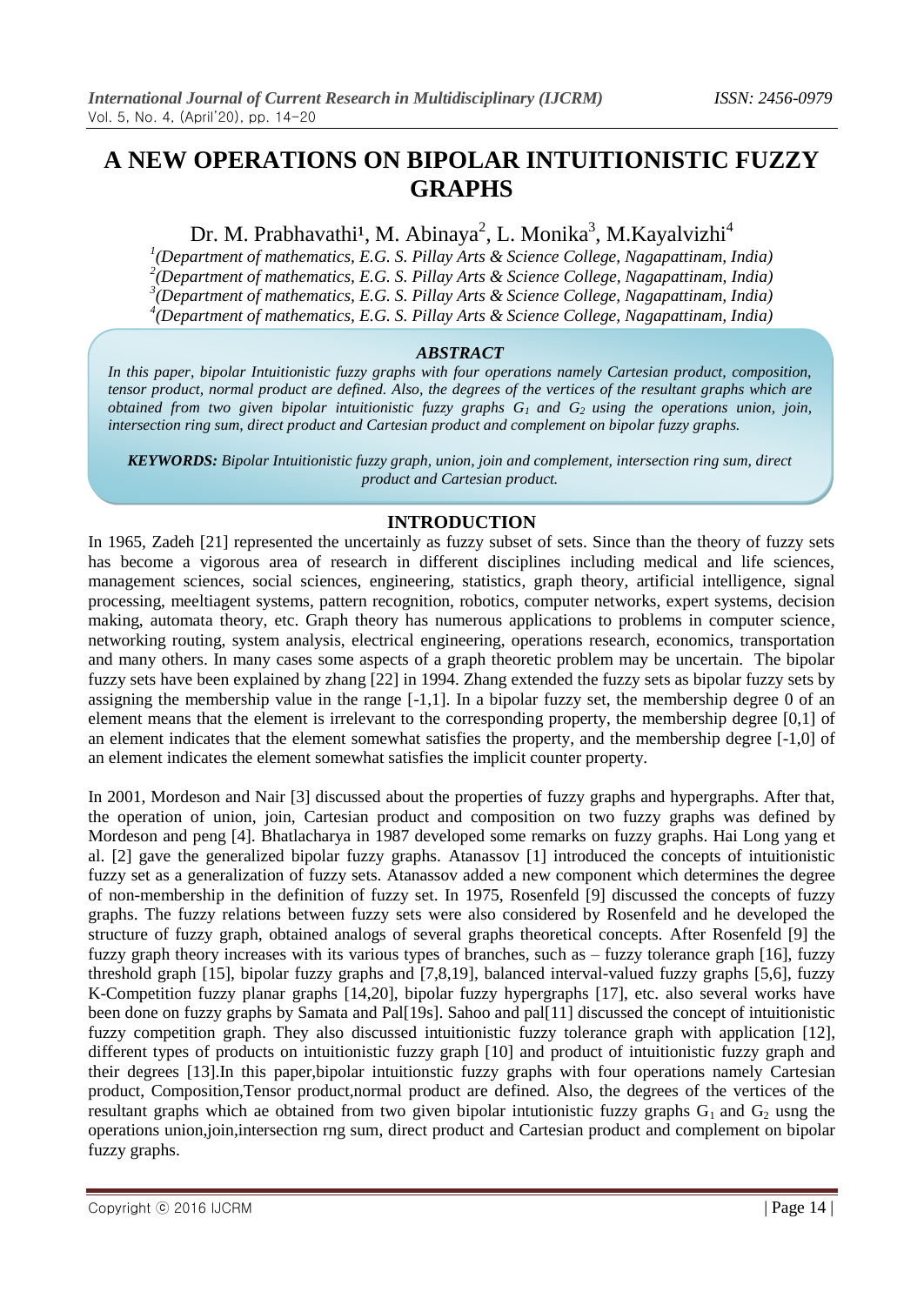## **PRELIMINARIES**

Let v be a universe of discourse it may be taken as the set of vertices of a graphs G. If the membership value of  $u \in V$  is non-zero, then u considered as a vertex of G.

#### **Definition:2.1**

Let  $G = (V, \sigma, \mu)$  be a fuzzy graph, the degree of a vertex u in G is defined by,

$$
Du=\sum_{u\neq v}\mu(u,v)=\sum_{uv}\boldsymbol{\in}_{E}\mu(u,v)
$$

#### **Definition:2.2**

A bipolar fuzzy graph with an underlying set V is defined to be a pair  $G = (V, A, B)$ Where  $A = (\mu_A^P, \mu_A^N)$  is a bipolar fuzzy set in V and  $B = (\mu_B^P, \mu_B^N)$  is a bipolar fuzzy set in  $E^C$  VxV such that  $\mu_B^P(x,y) \le \min(\mu_A^P(x), \mu_A^P(y))$  and  $\mu_B^N(x,y) \ge \max(\mu_A^N(x), \mu_A^N(y))$  for all  $(x,y) \in E$ .

## **Definition:2.3**

An intuitionistic fuzzy graph is of the form  $G = (V, \mu, \lambda)$  where

- (i) The vertex set  $V = \{v_0, v_1, v_2, \ldots, v_n\}$  such that  $\mu_1 : V \rightarrow [0,1]$  and  $\lambda_1 : V \rightarrow [0,1]$  denote the degree of membership and non-membership of the vertex  $v_i \in V$  (i=1,2,3,..., n) and
- (ii)  $E^{\text{L}}$  VxV where  $\mu_2$ : VxV $\rightarrow$ [0,1] and  $\lambda_2$ : VxV $\rightarrow$ [0,1] where  $\mu_2$  (v<sub>i</sub>,v<sub>j</sub>) and  $\lambda_2$  (v<sub>i</sub>,v<sub>j</sub>) denote the degree of membership and non-membership value of the edge  $(v_i, v_j)$  respectively such that  $\mu_2$   $(v_i, v_j) \le$ min  $\{\mu_1(v_i), \mu_1(v_j)\}$  and  $\lambda_2(v_i, v_j) \le \max\{\lambda_1(v_i), \lambda_1(v_j)\}, 0 \le \mu_2(v_i, v_j) + \lambda_2(v_i, v_j) \le 1$  for every edge  $(v_i, v_j)$ .

The main objective of this paper is to study the bipolar intuitionistic fuzzy graph and this graph is based on the bipolar intuitionistic fuzzy set defined below.

# **Definition:2.4**

A dombi bipolar fuzzy graph  $G = (V, A, B)$  is a non-empty finite set on V together with a pair of functions

$$
A = (\mu_{A}^P, \mu_A^N) : V \rightarrow [0,1] \times [-1,0] \text{ and } B = (\mu_{B}^P, \mu_B^N) : V \times V \rightarrow [0,1] \times [-1,0] \text{ such that for every } x, y \in V.
$$

$$
B_1^P(xy) \le \frac{A_1^P(x)A_1^P(y)}{A_1^P(x) + A_1^P(y) - A_1^P(x)A_1^P(y)}
$$
 and

$$
B_1^N(xy) \ge \frac{A_1^N(x)A_1^N(y)}{A_1^N(x) + A_1^N(y) - A_1^N(x)A_1^N(y)}
$$

Then one can say that  $A = (A_1^P, A_1^N)$  as the demobi bipolar vertes set of G and  $B = (B_1^P, B_1^N)$  as the dombi bipolar edge set of G.

## **3. A NEW OPERATIONS ON BIPOLAR INTUITIONSTIC FUZZY GRAPHS**

#### **Definition: 3.1**

Let A be the bipolar fuzzy subset of  $V_i$  and  $B_i$  be the fuzzy subset of  $E_i = i=1, 2, ...$  define the direct product of  $(G_1 \times G_2) = (\mu_1 \times \mu_2, \lambda_1 \times \lambda_2)$  of the intuitionistic bipolar fuzzy graphs  $G_1 = (\mu_1, \lambda_1)$  and  $G_2 = (\mu_2, \lambda_2)$ respectively given as follows.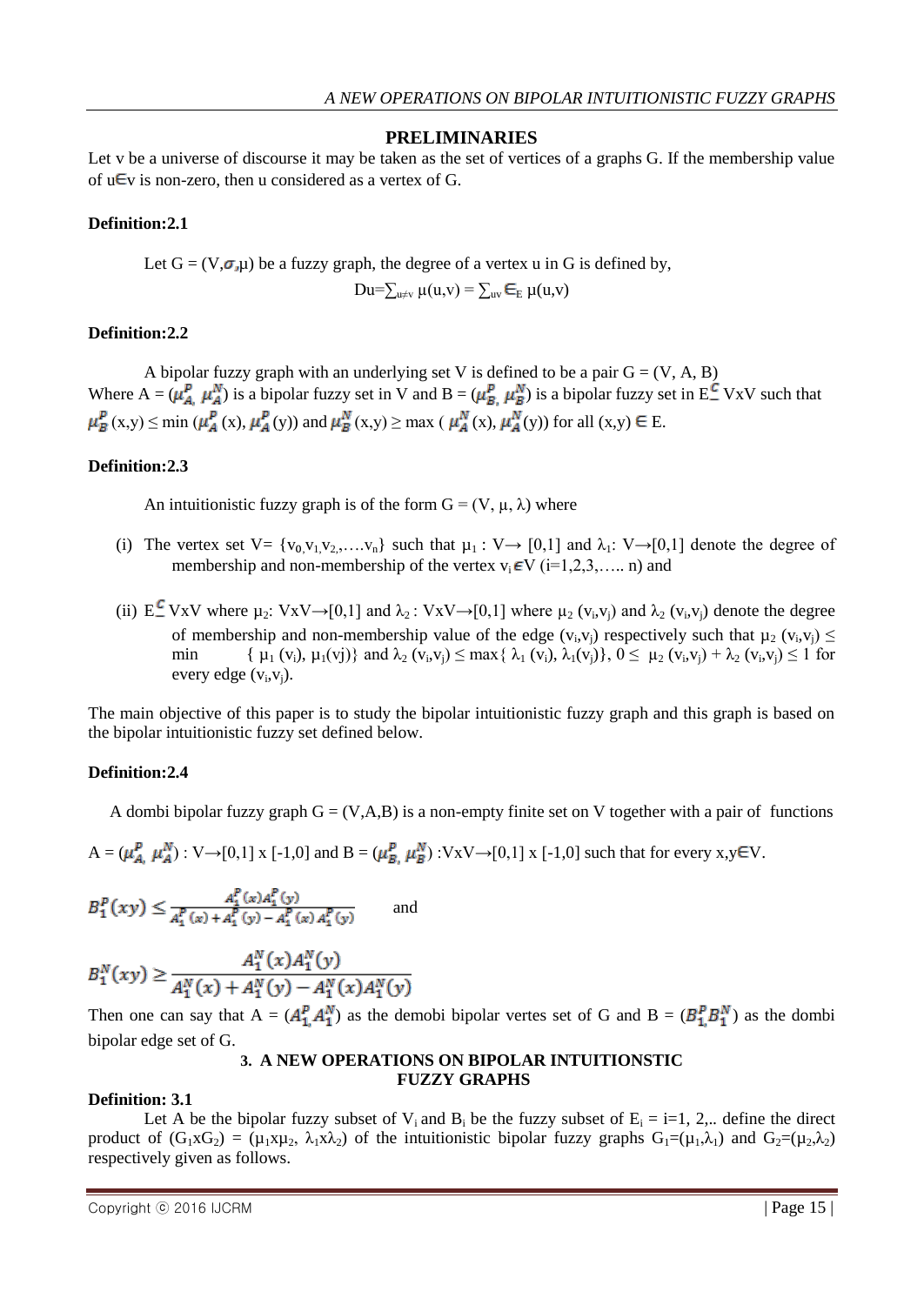(i) 
$$
(\mu_1^P, \mu_2^P) (x_1, x_2) = \frac{\mu_1^P(x_1) \mu_2^P(x_2)}{\mu_1^P(x_1) + \mu_2^P(x_2) - \mu_1^P(x_1) \mu_2^P(x_2)}
$$
 for

Every  $(x_1, x_2) \in V_1$  x  $V_2$  and

$$
(\mu_{1, \mu_{2}}^{N})(x_{1}, x_{2}) = \frac{\mu_{1}^{N}(x_{1}) \mu_{2}^{N}(x_{2})}{\mu_{1}^{N}(x_{1}) + \mu_{2}^{N}(x_{2}) - \mu_{1}^{N}(x_{1}) \mu_{2}^{N}(x_{2})}
$$
 for

Every  $(x_1, x_2) \in V_1$  x  $V_2$  and

(ii) 
$$
(\lambda_1^p \lambda_2^p) (x_1, x_2), (y_1, y_2) = \frac{\lambda_1^p (x_1y_1) \lambda_2^p (x_2y_2)}{\lambda_1^p (x_1y_1) + \lambda_2^p (x_2y_2) - \lambda_1^p (x_1y_1) \lambda_2^p (x_2y_2)}
$$
 for

Every 
$$
(x_1x_2, y_1y_2) \in E_1 \times E_2
$$
 and

$$
(\lambda_1^N \lambda_2^N) (x_1, x_2), (y_1, y_2) = \frac{\lambda_1^N (x_1 y_1) \lambda_2^N (x_2 y_2)}{\lambda_1^N (x_1 y_1) + \lambda_2^N (x_2 y_2) - \lambda_1^N (x_1 y_1) \lambda_2^N (x_2 y_2)}
$$
 for

Every  $(x_1x_2, y_1y_2) \in E_1 \times E_2$ .

## **Definition**:3.2

Let  $\mu_i$  be a bipolar fuzzy subset of  $V_i$  and let  $\lambda_i$  be a fuzzy subset of  $E_i$ ,  $i=1,2,...$ Define the union

| $\alpha(0.4,-0.046)$ | ad $(0.3,-0.17)$ | $ae(0.35,-0.166)$ |
|----------------------|------------------|-------------------|
|                      |                  |                   |
| $(0.20, -0.046)$     | $(0.20,-0.05)$   |                   |
| $(0.18, -0.13)$      | $(0.2,-0.13)$    |                   |
| $bc(0.3,-0.19)$      | $bd(0.25,-0.2)$  | $be(0.3,-0.17)$   |

(0.20,-0.046)

 $G_1 \square G_2$ Cartesian product of intuitionistic bipolar fuzzy graph.  $G_1 \cup G_2 = (\mu_1 \cup \mu_2), (\lambda_1 \cup \lambda_2)$  of intuitionistic bipolar fuzzy graph.  $G_1=(\mu_1,\lambda_1)$  and  $G_2=(\mu_2,\lambda_2)$  be given as follows:

$$
(\mu_1 \cup \mu_2)^P(x) = \begin{cases} \mu_1^P(x) & \text{if } x \in V1 \setminus V2 \\ \mu_2^P(x) & \text{if } x \in V2 \setminus V1 \\ \frac{\mu_1^P(x)\mu_2^P(y)}{\mu_1^P(x)+\mu_2^P(y)-\mu_1^P(x)\mu_2^P(y)} & \text{if } x \in V1 \cap V2 \end{cases}
$$

$$
(\mu_1 \cup \mu_2)^N(x) = \begin{cases} \mu_1^N(x) & \text{if } x \in V1 \setminus V2 \\ \mu_2^N(x) & \text{if } x \in V2 \setminus V1 \\ \frac{\mu_1^N(x)\mu_2^N(y)}{\mu_1^N(x)+\mu_2^N(y)-\mu_1^N(x)\mu_2^N(y)} & \text{if } x \in V1 \cap V2 \end{cases}
$$

Also

Copyright © 2016 IJCRM | Page 16 |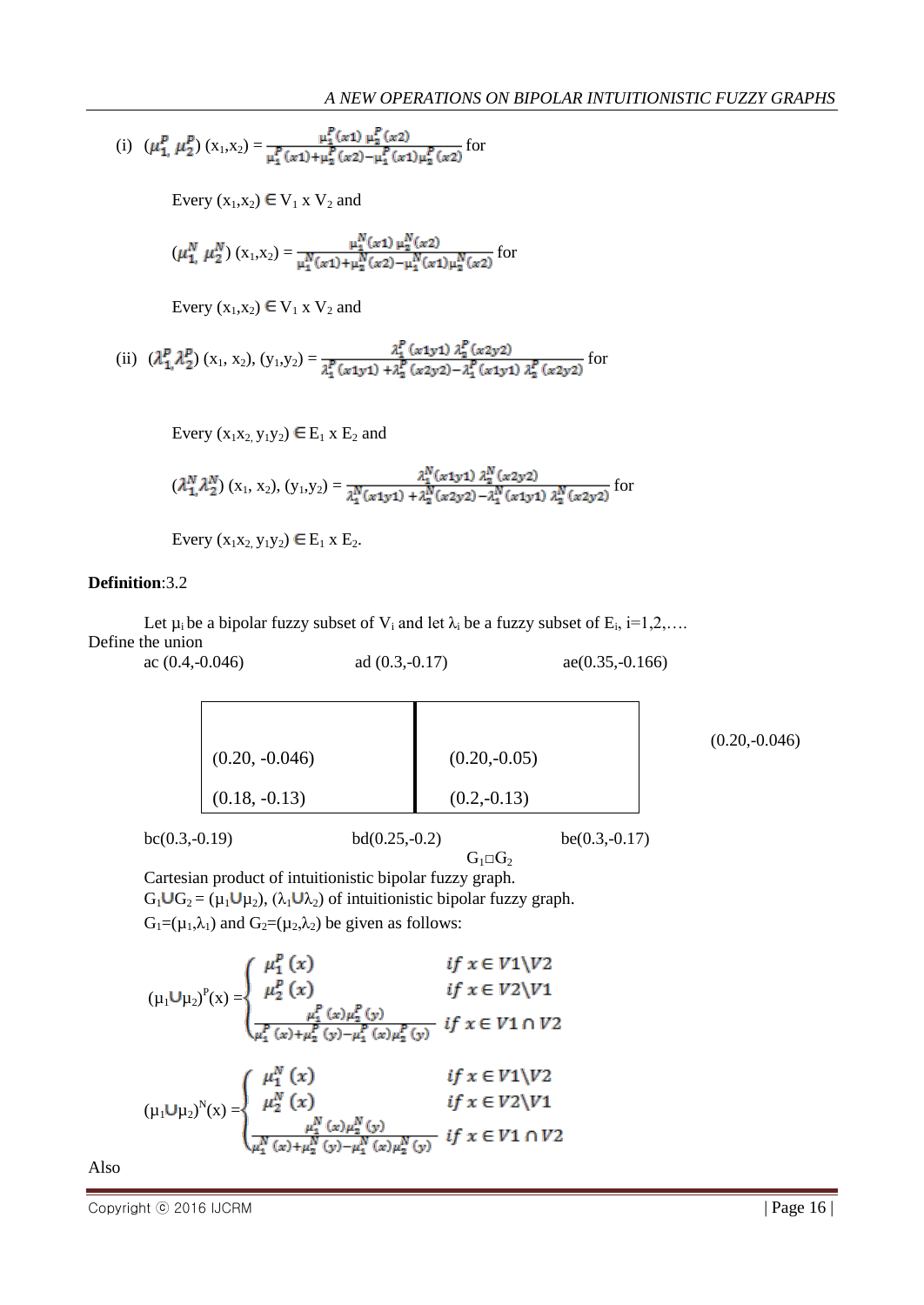$$
(\lambda_1 \cup \lambda_2)^P(xy) = \begin{cases} \frac{\lambda_1^P (xy) / 2}{\lambda_2^P (xy) / 2} & \text{if } xy \in E1 \setminus E2 \\ \frac{\mu_1^P (x) \mu_2^P (y)}{\mu_1^P (x) + \mu_2^P (y) - \mu_1^P (x) \mu_2^P (y)} / 2 & \text{if } xy \in E1 \cap E2 \end{cases}
$$

$$
(\lambda_1 \cup \lambda_2)^N(xy) = \begin{cases} \frac{\lambda_1^N (xy) / 2}{\lambda_2^N (xy) / 2} & \text{if } xy \in E1 \setminus E2 \\ \frac{\lambda_2^N (xy) / 2}{\mu_1^N (x) + \mu_2^N (y) - \mu_1^N (x) \mu_2^N (y)} / 2 & \text{if } xy \in E2 \setminus E1 \\ \frac{\mu_1^N (x) \mu_2^N (y) - \mu_1^N (x) \mu_2^N (y)}{\mu_1^N (y) - \mu_1^N (x) \mu_2^N (y)} / 2 & \text{if } xy \in E1 \cap E2 \end{cases}
$$

#### **Example:**

The intuitionistic fuzzy graphs are  
\n
$$
G_1 = \{ j (0.5, -0.5), k (0.8, -0.8), 1 (0.4, -0.4) \text{ and } G_2 = \{ j (0.6, -0.6), k (0.5, -0.5), m (0.3, -0.3). \text{ Then}
$$
  
\nWe have  $\mu_1 U \mu_2 = \frac{j}{(0.37, -0.21)}, \frac{k}{(0.4, -0.23)}, \frac{l}{(0.4, -0.4)}, \frac{m}{(0.3, -0.3)}$   
\n $\lambda_1 U \lambda_2 = \frac{j l}{(0.05, -0.09)}, \frac{j k}{(0.11, -0.09)}, \frac{mk}{(0.05, -0.075)}, \frac{l k}{(0.15, -0.1)}$ 



## **Theorem: 3.3**

The union  $G_1 \cup G_2$  of  $G_1$  and  $G_2$  is the intuitionistic bipolar fuzzy graph of G if and only if  $G_1$  and  $G_2$  are the intuitionistic bipolar fuzzy graphs of  $G_1$  where  $\mu_1$ ,  $\mu_2$ ,  $\lambda_1$  and  $\lambda_2$  are bipolar subsets of  $V_1$ ,  $V_2$ ,  $E_1$  and  $E_2$ respectively, provided  $V_1 \cap V_2 = \emptyset$ .

#### **Proof:**

Assume that  $G_1 \cup G_2$  are intuitionistic bipolar fuzzy graphs. Let  $xy \in E_1$ , then  $xy \in E_2$  and  $x1y$  $\in V_1\backslash V_2$ . Then

$$
\lambda_1^p(xy) = (\lambda_1 \cup \lambda_2)^p(xy) \n\leq [(\mu_1^p \cup \mu_2^p)(x) (\mu_1^p \cup \mu_2^p)(y)] / [(\mu_1^p \cup \mu_2^p)(x) + (\mu_1^p \cup \mu_2^p)(y) - (\mu_1^p \cup \mu_2^p)(x) (\mu_1^p \cup \mu_2^p)(y)] \n\lambda_1^p(xy) \leq \frac{\mu_1^p(x)\mu_1^p(y)}{\mu_1^p(x) + \mu_1^p(y) - \mu_1^p(x) \mu_1^p(y)}.
$$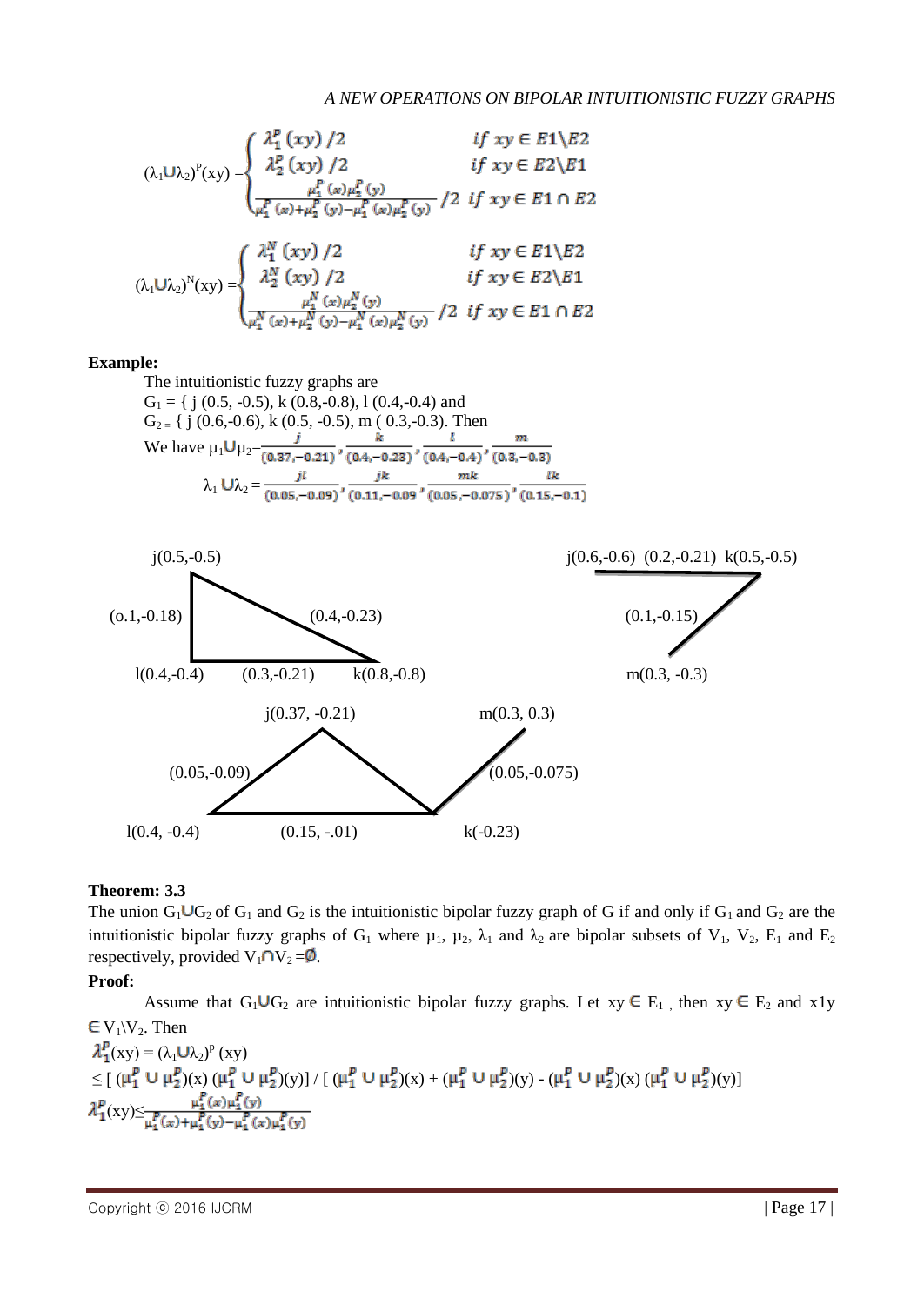Thus,  $G_1$  is the intuitionistic bipolar fuzzy graph of G. similarly it is easy to verify that  $G_2$  the intuitionistic bipolar fuzzy graph of G. conversely, assume that  $G_1$  and  $G_2$  are the intuitionistic bipolar fuzzy graph of G respectively consider  $xy \in E_1\backslash E_2$ , then by the definition of union, it follows that,

 $(\lambda_1 \cup \lambda_2)^p$  (xy) =  $\lambda_1^p(xy) \leq (\mu_1^p(x), \mu_1^p(y)) = ((\mu_1 \cup \mu_2)^p(x), (\mu_1 \cup \mu_2)^p(x))$ In the similar way, we can find  $xy \in E_2 \setminus E_1$  $(\lambda_1 \mathbf{U} \lambda_2)^p$  (xy) $\leq ((\mu_1 \mathbf{U} \mu_2)^p$  (x),  $(\mu_1 \mathbf{U} \mu_2)^p$  (x))  $\leq ((\mu_1 U \mu_2)^p (x), (\mu_1 U \mu_2)^p (y))/[(\mu_1 U \mu_2)^p (x) + (\mu_1 U \mu_2)^p (y) - (\mu_1 U \mu_2)^p (x), (\mu_1 U \mu_2)^p (y)]$  $\leq \!\!\frac{(\mu 1 \cup \mu 2) p(x) , (\mu 1 \cup \mu 2) p(y)}{(\mu 1 \cup \mu 2) p(x) + (\mu 1 \cup \mu 2) p(y) - (\mu 1 \cup \mu 2) p(x) , (\mu 1 \cup \mu 2) p(y)}$ 

Also

$$
\lambda_1^N(xy) \le \frac{\mu_1^N(x) \mu_1^N(y)}{\mu_1^N(x) + \mu_1^N(y) - A_1^N(x) A_1^N(y)}
$$
  

$$
(\lambda_1 \cup \lambda_2)^N(xy) \le \frac{(\mu_1 \cup \mu_2)N(x) \cdot (\mu_1 \cup \mu_2)N(y)}{(\mu_1 \cup \mu_2)N(x) + (\mu_1 \cup \mu_2)N(y) - (\mu_1 \cup \mu_2)N(x) \cdot (\mu_1 \cup \mu_2)N(y)}
$$

#### **Definition: 3.4**

Let  $\mu_i$  be a bipolar fuzzy subset of  $V_i$  and let  $\lambda_i$  be a bipolar fuzzy subset of  $E_i$ , i=1,2,.... Defined the ring sum  $G_1 \oplus G_2 = (\mu_1 \oplus \mu_2, \lambda_1 \oplus \lambda_2)$  of the intuitionistic bipolar fuzzy graphs,  $G_1 = (\mu_1, \lambda_1)$  and  $G_2 = (\mu_2, \lambda_2)$ satisfies the following conditions.

(i)  $(\mu_1 \bigoplus \mu_2)^P(x) = (\mu_1 \bigcup \mu_2)^P(x)$  if  $x \in V_1 \bigcup V_2$ 

(ii) 
$$
(\mu_1 \bigoplus \mu_2)^N(x) = (\mu_1 \bigcup \mu_2)^N(x)
$$
 if  $x \in V_1 \cup V_2$ 

$$
(iii) (\lambda_1 \bigoplus \lambda_2)^p(xy) = \begin{cases} \lambda_1^p(xy) & \text{if } xy \in E1 \setminus E2 \\ \lambda_2^p(xy) & \text{if } xy \in E2 \setminus E1 \\ 0 & \text{if } xy \in E1 \cap E2 \end{cases}
$$

$$
(iv) (\lambda_1 \bigoplus \lambda_2)^N(xy) = \begin{cases} \lambda_1^N(xy) & \text{if } xy \in E1 \setminus E2 \\ \lambda_2^N(xy) & \text{if } xy \in E2 \setminus E1 \\ 0 & \text{if } xy \in E1 \cap E2 \end{cases}
$$

# **Theorem:3.5**

The ring sum  $G_1 \oplus G_2$  two bipolar intuitionistic fuzzy graphs  $G_1$  and  $G_2$  of  $G_1^*$  and  $G_2^*$  is the intuitionistic bipolar fuzzy graph of  $G_1 \bigoplus G_2$ .

**Proof:**

Consider  $xy \in E_1 \setminus E_2$  then there are three possibilities such as

(i)  $x,y \in V_1\backslash V_2$ 

(ii) 
$$
x \in V_1 \setminus V_2, y \in V_1 \cap V_2
$$

- (iii)  $x, y \in V_1 \cap V_2$
- i) suppose x,  $y \in V_1 \setminus V_2$  then by the definition of ring sum we have
	- $(\lambda_1 \bigoplus \lambda_2)^p(xy) = \lambda_1^p(xy)$  $\leq (\mu_1^p(x), \mu_1^p(y))$  $\leq ((\mu_1 \cup \mu_2)^P(x), (\mu_1 \cup \mu_2)^P(y))$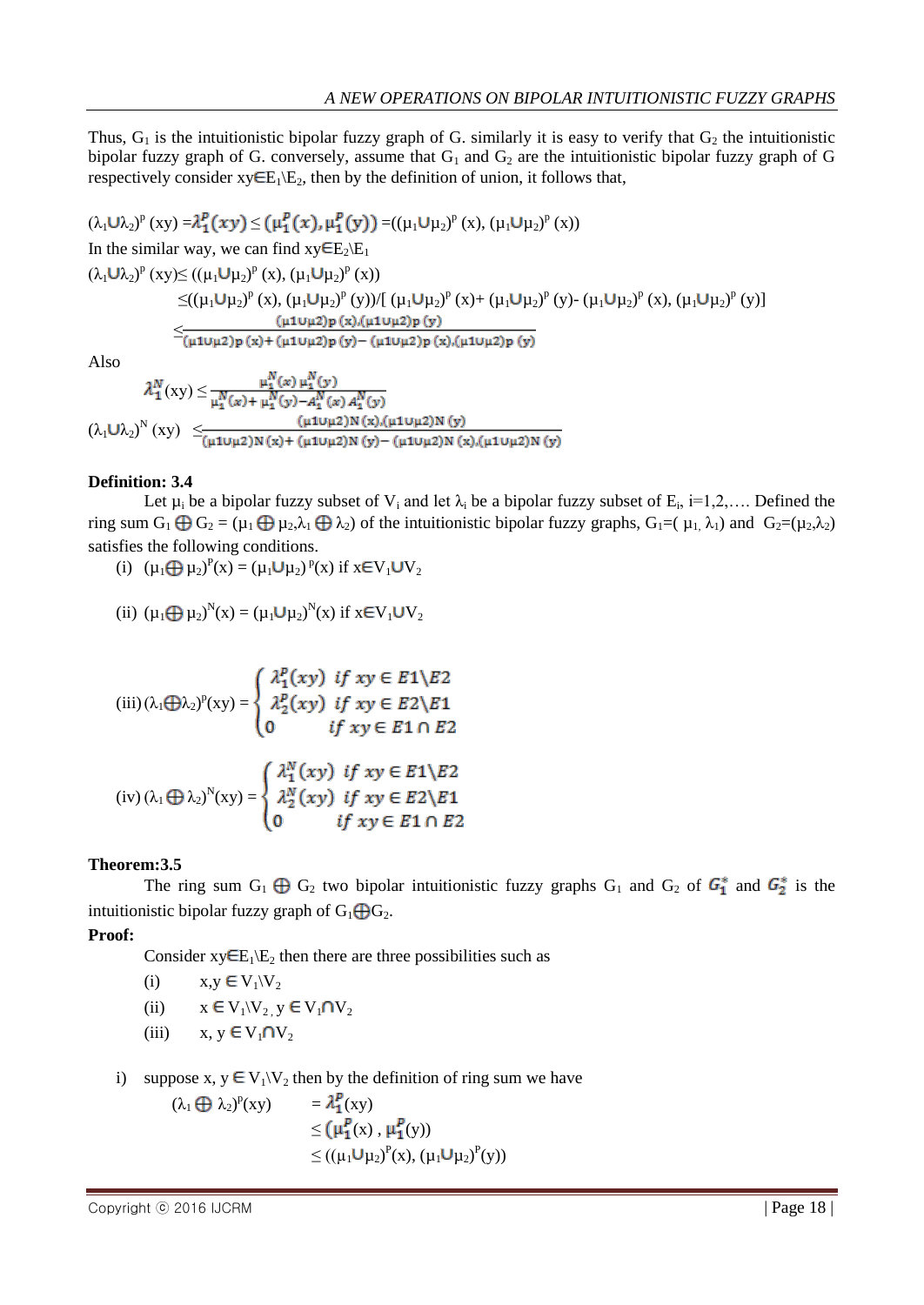$$
\leq ((\mu_1 \cup \mu_2)^P(x), (\mu_1 \cup \mu_2)^P(y))
$$
  
\nii) suppose  $x \in V_1 \setminus V_2$ ,  $y \in V_1 \cap V_2$   
\n
$$
(\lambda_1 \oplus \lambda_2)^P(xy) = \lambda_1^P(xy)
$$
\n
$$
\leq (\mu_1^P(x), \mu_1^P(y))
$$
\n
$$
\leq ((\mu_1 \cup \mu_2)^P(x), (\mu_1^P(y))
$$
\n
$$
\leq ((\mu_1 \oplus \mu_2)^P(x), (\mu_1^P(y))
$$

Clearly,

$$
\mu_1(y) \leq \frac{\mu_1(y) + \mu_2(y) - 2\mu_1(y)\mu_2(y)}{1 - \mu_1(y)\mu_2(y)}
$$

by substituting  $A_1(y)=f, A_2(y)=h$ we have

$$
f \leq \frac{f+h-2fh}{1-fh}
$$
  
 
$$
f\text{-}f^2h \leq f+h-2fh
$$
  
 
$$
0 \leq (f-1)^2
$$

since

$$
(\lambda_1 \textstyle{\bigoplus} \, \lambda_2)^p(xy) {\leq} \, ((\mu_1 \textstyle{\bigoplus} \, \mu_2)(x), \, (\mu_1 \textstyle{\bigoplus} \, \mu_2)(y))
$$

iii) suppose x,  $y \in V_1 \cap V_2$  then we get

$$
(\lambda_1 \bigoplus \lambda_2)(xy) = \lambda_1(xy)
$$
  
\n
$$
\leq \mu_1(x), \mu_1(y)
$$
  
\n
$$
\leq ((\mu_1 \bigcup \mu_2)(x), (\mu_1 \bigcup \mu_2)(y))
$$
  
\n
$$
\leq ((\mu_1 \bigoplus \mu_2)(x), (\mu_1 \bigoplus \mu_2)(y))
$$

Since by (ii) we have

$$
\mu_1(x) \le \frac{\mu_1(x) + \mu_2(x) - 2\mu_1(x)\mu_2(x)}{1 - \mu_1(x)\mu_2(x)} \text{ and}
$$

$$
\mu_1(y) \le \frac{\mu_1(y) + \mu_2(y) - 2\mu_1(y)\mu_2(y)}{1 - \mu_1(y)\mu_2(y)}
$$

because of symmetry, we obtain for  $xy \in E_2 \setminus E_1$  in the three possible cases

$$
(\lambda_1 \bigoplus \lambda_2)^P(xy) \le ((\mu_1 \bigoplus \mu_2)^P(x), (\mu_1 \bigoplus \mu_2)^P(y))
$$
  
\n
$$
\le [(\mu_1 \bigoplus \mu_2)^P(x) (\mu_1 \bigoplus \mu_2)^P(y)]
$$
  
\n
$$
[(\mu_1 \bigoplus \mu_2)^P(x) + (\mu_1 \bigoplus \mu_2)^P(y) - (\mu_1 \bigoplus \mu_2)^P(x) (\mu_1 \bigoplus \mu_2)^P(y)]
$$

#### **Definition:3.6**

A bipolar fuzzy graph  $G = (A, B)$  of a graph  $G^* = (V, E)$  is said to be self-weak complement if G is weak isomorphism with its complement G, i.e. there exist a bijective homomorphism f from G to  $\vec{G}$  such that for all  $x, y \in V$ 

$$
\mu_{A}^{P}(x) = \mu_{A}^{P}(f(x)), \mu_{A}^{N}(x) = \mu_{A}^{N}(f(x)) \text{ and}
$$
  

$$
\mu_{B}^{P}(xy) \le \mu_{B}^{P}(f(x) f(y)), \mu_{B}^{N}(xy) \le \mu_{B}^{N}(f(x) f(y))
$$